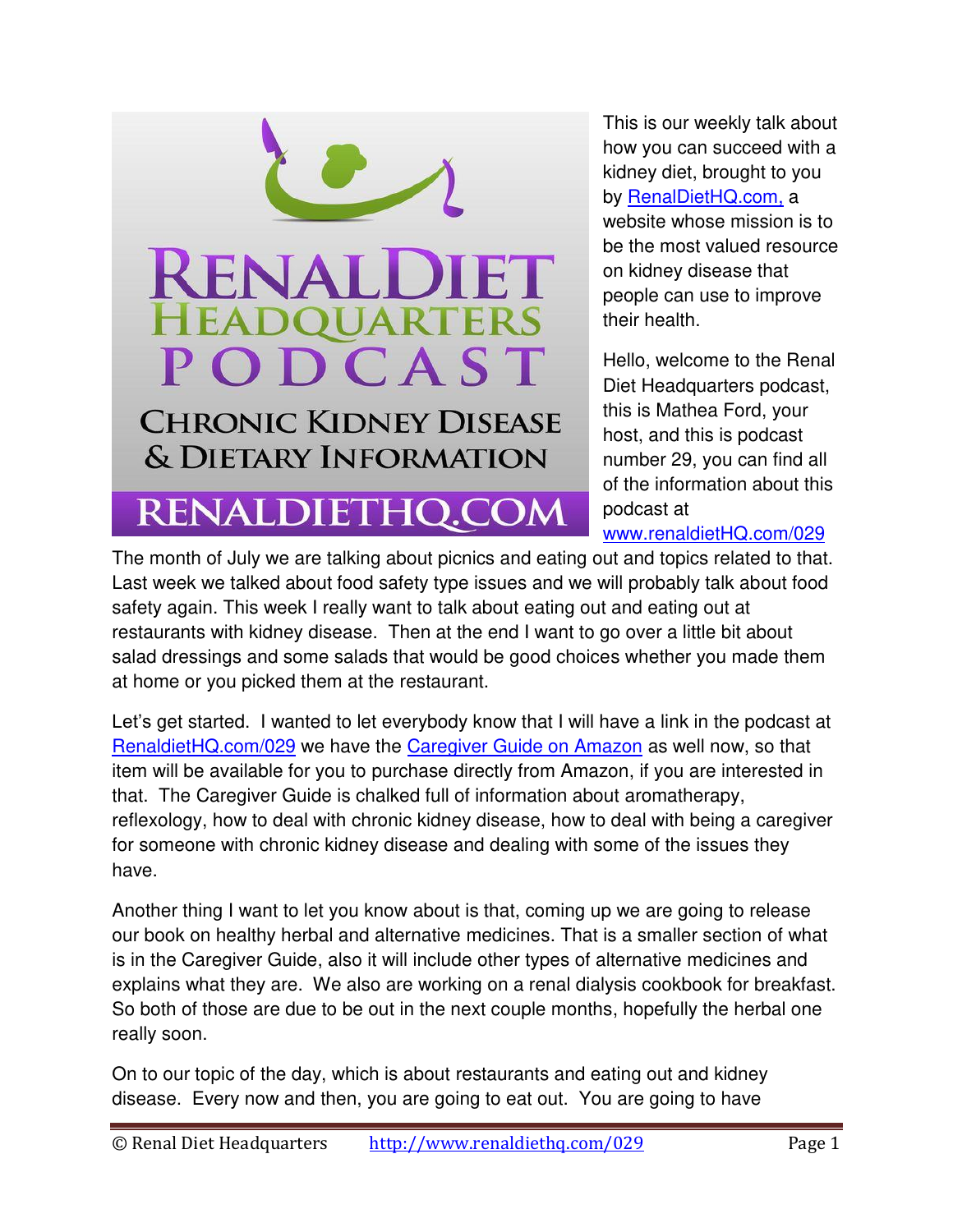someone have an event, or maybe you just had a long day and you just don't want to cook, or some other special occasion. We all like to have someone else cook for us every once in a while.

For people with kidney disease who have dietary restrictions, you can have a little bit of difficulty when deciding what to eat when eating out. You can still enjoy eating out on occasion if you make the right choices.

Healthy restaurant choices would be things like:

# Appetizers:

You want to get one, or they might set one on the table in front of you, they might set the chips or bread in front of you. Most of the options that are available are going to have a lot of sodium, and those are not necessarily healthy for your renal diet, but you can make some modifications to those, you can ask for the chicken wings without sauce because the sauce can be rather salty. Some restaurants may have a low sodium option, but the wings do taste good without the sauce, or you can ask for the sauce on the side and just do a little dab of it on there.

# Entre':

Simple but delicious items can be like grilled meats with a small amount of sauce or no sauce or toppings. A lot of sauces are full of sodium so you have to be careful and avoid them, like I said before with the appetizers, ask for the sauce on the side or simply just stick with the delicious cuts of meat that are just plain and simple. The grilled chicken breast with like a mango chutney topping, grilled filet fish with a little bit of lemon pepper, you could have a lean cut steak with a little bit of butter sauce as long as it is not salty. Those are all good choices.

Shrimp can be really lean, especially if they have it on a kabob with some healthy vegetables, make sure you ask if they brush a sauce on them, or if they are marinated. If they are ask them to not add the sauce that. In a restaurant it is best to avoid casseroles or pasta dishes that have a lot of sauce because again that will have a lot of salt in it, they are premade usually, so they can't be ordered specially made, because they come that way.

Remember the reason why you are going out. If you are going out on a date night or a special occasion it is not to eat the food, although food is part of it, it is really for you to have a good time with the people you are with. Don't look at the food as this is the only time I get to eat this, look at it as a chance to stay healthy, take care of myself and have a good time with my friends.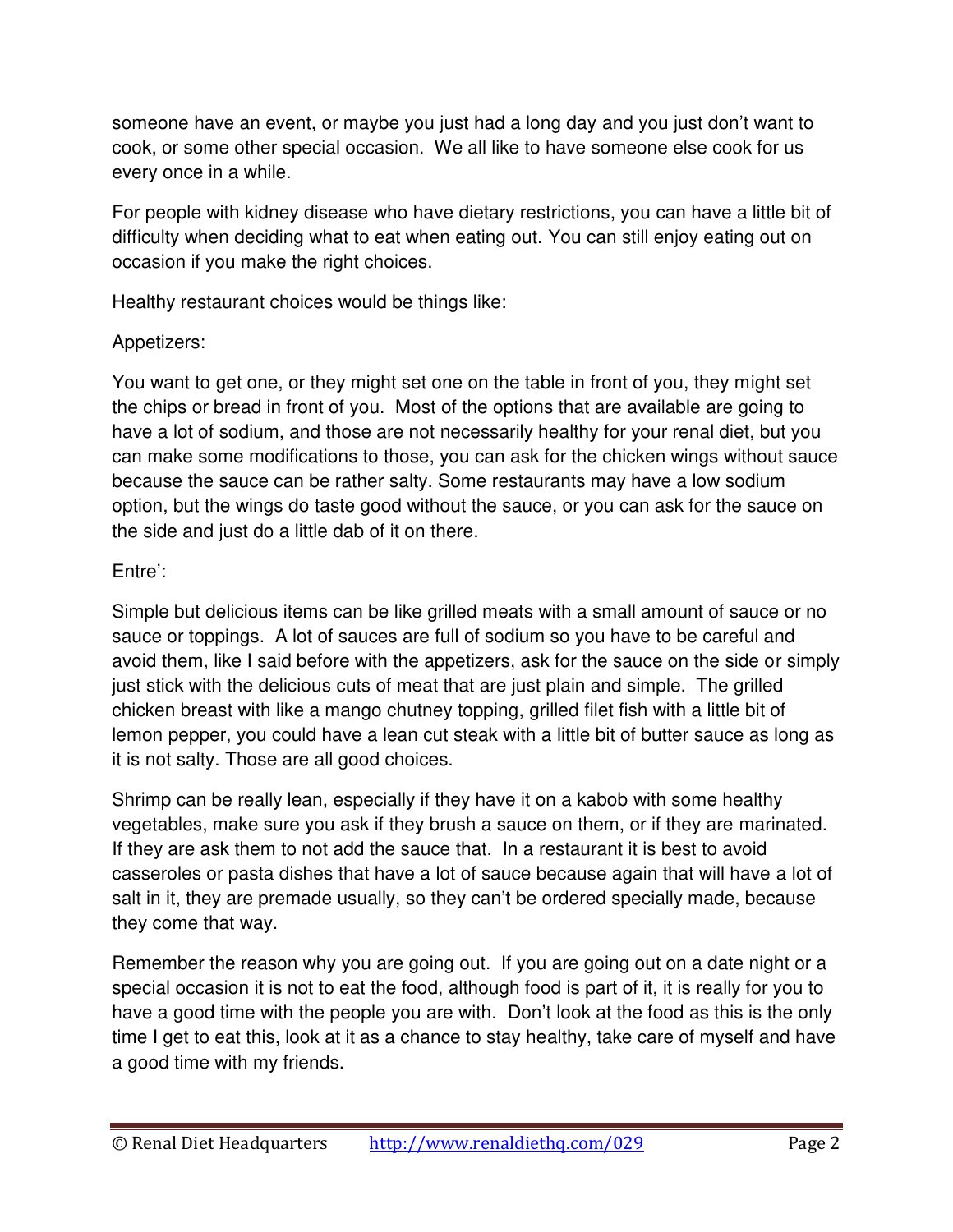## Side Dish:

Side dishes accompany your entre' and they may be part of the problem as well. You need to look at those. They can have a lot of sodium or sauce on it, like mashed potatoes, may be made from instant mashed potatoes, they may put sauces on the corn. For the best options on a renal diet, I would opt for a nice little side salad, with of course the dressing on the side so you can control how much. Ask if the restaurant has low sodium dressing options, they might. I am going to talk in a minute about a way you can make your own dressings at the restaurants, so keep listening for that.

Green beans and corn are good side options for you with chronic kidney disease; some squash mixed veggies can be good too. Steamed rice and toast, plain toast, not whole grain, are good carbohydrate choices if you are looking for some extra starch, so add some color then add some starch in there. You should special order your sides and make sure they understand you don't want them to put any extra salt or anything when they are cooking them, especially with the vegetables.

## Desserts:

For extra special type treat, you can have dessert on occasions. I would avoid for you the chocolate options for sure. Stick to the fruit options like a fruit pie or cobbler. If you have angel food or pound cake available those are good options for renal diets and you can have a little bit of strawberry or blueberry on top. The blueberries are wonderful right now. We picked a bunch out of our back yard and have made blueberry cobbler multiple times and everyone raved about it for Fourth of July, and we have made it again a couple times since. Those fruit cobblers can be okay, just make sure you are doing them sparingly. If you are in the mood for a little something and you want something good, you might try some fruit or some nice light cookies or something like that. If you can do without, that might be better, you can wait until you get home and have control over the food.

When you are trying new restaurants, it is always a good idea to call ahead and ask if the menu is online, and if they have low sodium options, or if they do special orders, what kind of sauces do they use, they will more than likely be very willing to answer those questions. Usually those are available and you can have them at any restaurant, but make sure you know ahead of time so when you go and you ask, if the server has a problem you can get a manager over to help you.

# Salad Dressings:

Okay, so with the dressing for the salad, one of the best things that I recommend you do is to ask you to bring you the oil and vinegar, instead of having the ranch or thousand island or whatever. Ask them to bring the oil and vinegar for you to put on your salad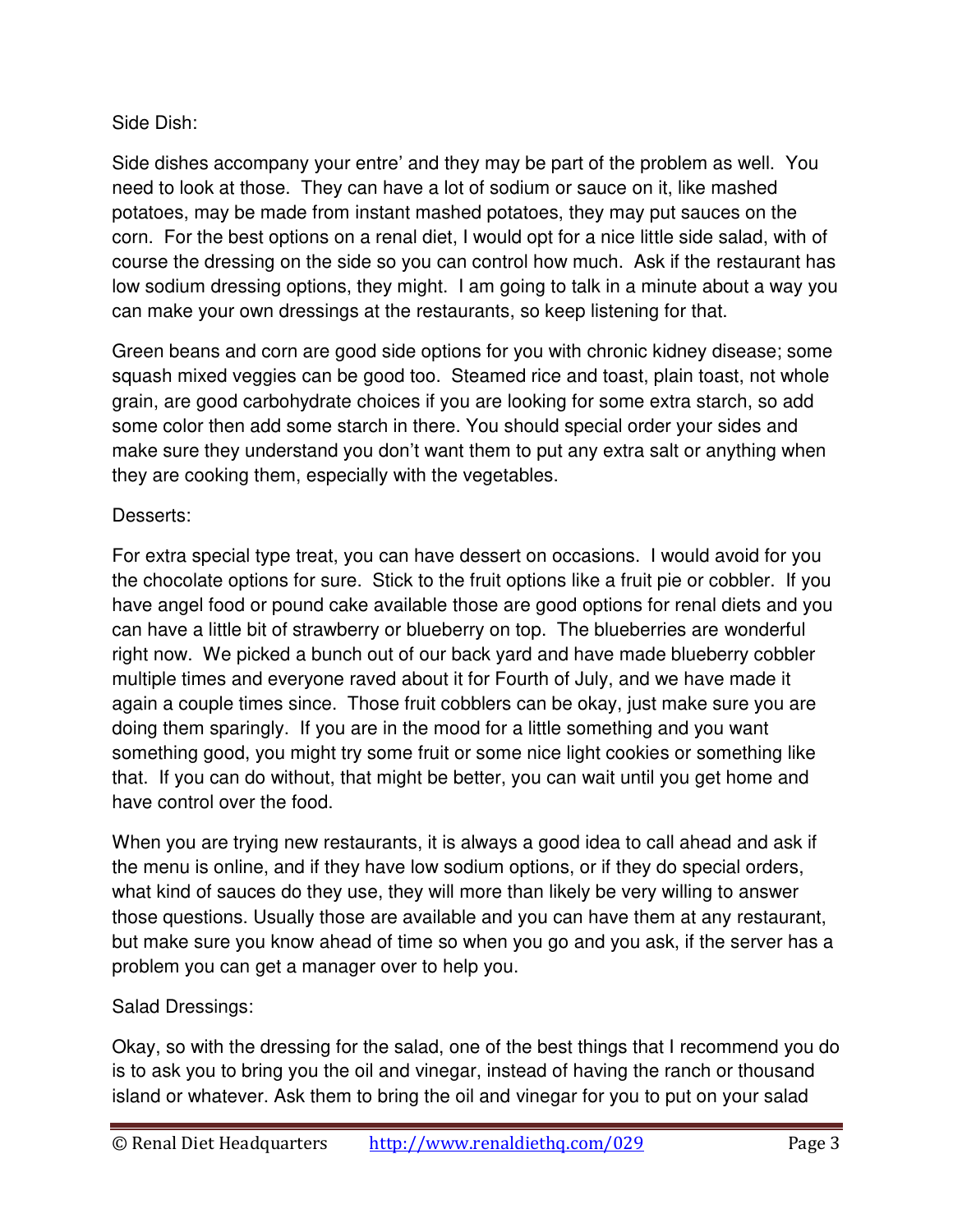and ask what type of oil it is. Hopefully it is an olive oil. Olive oil on a salad makes it healthy; olive oil is very healthy for you. Your salad can have lots of nutritious fruits and vegetables.

To make vinaigrette, usually you put 3 parts oil and one part red wine vinegar or balsamic vinegar. You are not really going to use white vinegar in a salad dressing. Another thing I sometimes use is lemon juice, because I love lemon juice. You might want to put some freshly ground pepper on your salad with that or Dejon mustard or garlic if you want to put it in a side bowl and mix it up together, that can be a good way to add flavor. If you want to use a little less oil and a little more acid, like the vinegar, you can use rice vinegar, white wine vinegar, a fruit vinegar or champagne vinegar, lemon or even lime juice. Try to do two part oil to one part vinegar, it can get really tart, really quick and you don't want that. They can stand alone in salad dressings and they can make delicious salad dressings, especially if you have a lot of variety in your salad. So if you have lettuce, carrots, green peppers and stuff, you will have a pretty good start so you won't need to add a lot of flavor with dressings. If you want to, especially at home, it is a great idea.

For the better flavor, you should mix the oil and vinegar together; whisk it together with the other seasonings, in the vinegar. So take the vinegar first put it in a bowl, put in your seasonings, whisk it together, then add the oil in a steady stream and whisk it constantly until it is mixed together well .

You can also shake them together in a small jar. We have some special jars that you put the oil and vinegar and seasoning in, I put the seasoning in first, and then put the lid on and shake it up. It pours out a little at a time so you are going to have to shake it every time you use it, just to remix it up. Don't use more than about a tablespoon of the dressing per two cups of salad.

You don't want it to be soaking; you want to let it add to the flavor. I know a lot of people are used to coating their salads and when I stopped coating my salad, I realized the lettuce and vegetables actually had flavor as well. Those are some things that you really can work on doing, especially at home.

For your picnic, obviously if you want to take and make a salad and put it together when you are actually eating. You can tear up your lettuce in a bag, and the sides prepared in a bag, and then put some plates and some cold chicken or beef that you have cooked and cooled properly, then have the salad dressing on the side. Just put your salad together at the picnic and shake the dressing, it will make a great little light treat.

Other things that you can add to the basic oil and vinegar salad dressing can be, garlic powder, you can add a little sugar and see if it tastes good; usually the champagne vinegar tastes good with a little bit of sugar in it. You can add a little Dejon mustard, or